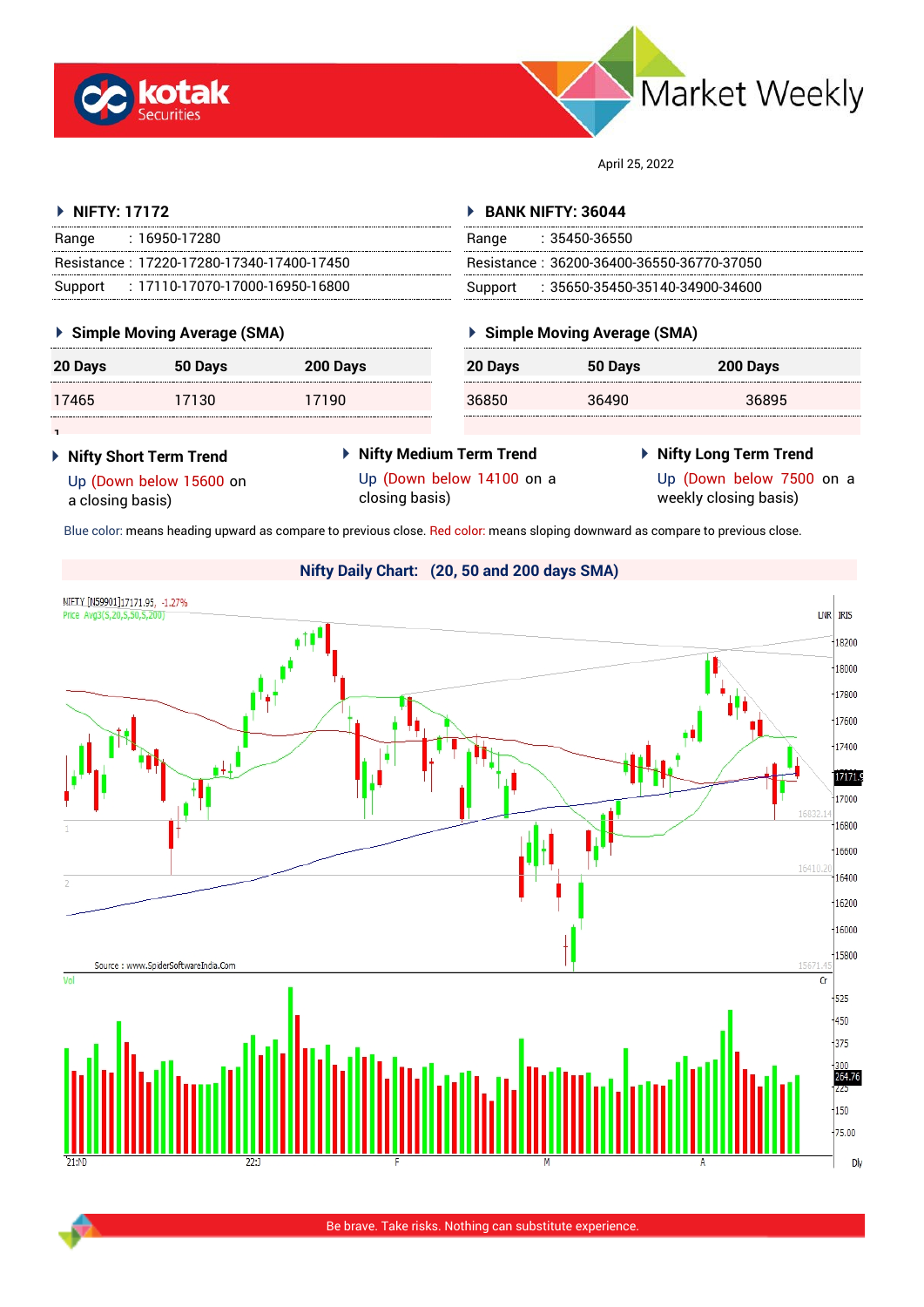### **Market Analysis**

**Nifty/Sensex Weekly View:** During the previous week, the benchmark indices witnessed volatility, after a roller coaster activity eventually closing down 275 points while the Sensex was down 1140 points. Sector-specific, IT Financial and Media stocks declined sharply. Among all sectoral indices, the Nifty IT index fell the most, falling over 5.5 per cent. Whereas, despite the sluggish market conditions, buying interest was seen in auto stocks. As a result, the auto index gained over 3 per cent, while the energy index gained over 2.75 per cent. Technically, on the weekly chart, Nifty has formed a long-legged Doji candlestick formation, which indicates indecision between the Bulls and the Bears. We are of the view that the short-term structure of the market is non-directional. Now a fresh pullback rally for the bulls is possible only after the breakout of 17280/57500. Above which the index can go up to 17400 -17550/57800-58200. On the other hand, as long as the index is trading below the 200-day SMA or 17200/57300, the correction wave is likely to continue. Below this Nifty/Sensex may reopen the level of 17000- 16800/56700-56000. If Nifty turns decisively below the level of 16800/56000 it would gradually retest the next leg of the support zone, which is at 16400/55000. The focus should be on financials and metals stocks with a medium to long term outlook.

## **RATING SCALE (PRIVATE CLIENT GROUP)**

| <b>BUY</b>             |     | - A condition that indicates a good time to buy a stock. The exact circumstances of the signal will be determined by the indicator that an<br>analyst is using.    |
|------------------------|-----|--------------------------------------------------------------------------------------------------------------------------------------------------------------------|
| <b>SELL</b>            |     | $-$ A condition that indicates a good time to sell a stock. The exact circumstances of the signal will be determined by the indicator that an<br>analyst is using. |
| <b>Stop Loss Order</b> | $-$ | An instruction to the broker to buy or sell stock when it trades beyond a specified price. They serve to either protect your profits or<br>limit your losses.      |

# **FUNDAMENTAL RESEARCH TEAM (PRIVATE CLIENT GROUP)**

Head of Research **Auto & Auto Ancillary** Transportation, Paints, FMCG Banking & Finance shrikant.chouhan@kotak.com arun.agarwal@kotak.com [agarwal.amit@kotak.com](mailto:agarwal.amit@kotak.com) hemali.dhame@kotak.com +91 22 6218 5408 +91 22 6218 6443 +91 22 6218 6439 +91 22 6218 6433

Metals & Mining, Midcap **Pharmaceuticals** Research Associate Support Executive Research Associate jatin.damania@kotak.com [purvi.shah@kotak.com](mailto:purvi.shah@kotak.com) rini.mehta@kotak.com [k.kathirvelu@kotak.com](mailto:k.kathirvelu@kotak.com) +91 22 6218 6440 +91 22 6218 6432 +91 80801 97299 +91 22 6218 6427

**Sumit Pokharna** Pankaj Kumar Oil and Gas, Information Tech Midcap sumit.pokharna@kotak.com pankajr.kumar@kotak.com +91 22 6218 6438 +91 22 6218 6434

**Jatin Damania Purvi Shah Rini Mehta K. Kathirvelu**

**Shrikant Chouhan Arun Agarwal Amit Agarwal, CFA Hemali Dhame**

## **TECHNICAL RESEARCH TEAM (PRIVATE CLIENT GROUP)**

**Shrikant Chouhan Amol Athawale Sayed Haider** [shrikant.chouhan@kotak.com](mailto:shrikant.chouhan@kotak.com) [amol.athawale@kotak.com](mailto:amol.athawale@kotak.com) Research Associate +91 22 6218 5408 +91 20 6620 3350 [sayed.haider@kotak.com](mailto:sayed.haider@kotak.com)

+91 22 62185498

## **DERIVATIVES RESEARCH TEAM (PRIVATE CLIENT GROUP)**

+91 79 6607 2231 +91 22 6218 5497 +91 33 6615 6273

**Sahaj Agrawal Prashanth Lalu Prasenjit Biswas, CMT, CFTe** [sahaj.agrawal@kotak.com](mailto:sahaj.agrawal@kotak.com) [prashanth.lalu@kotak.com](mailto:prashanth.lalu@kotak.com) [prasenjit.biswas@kotak.com](mailto:prasenjit.biswas@kotak.com)